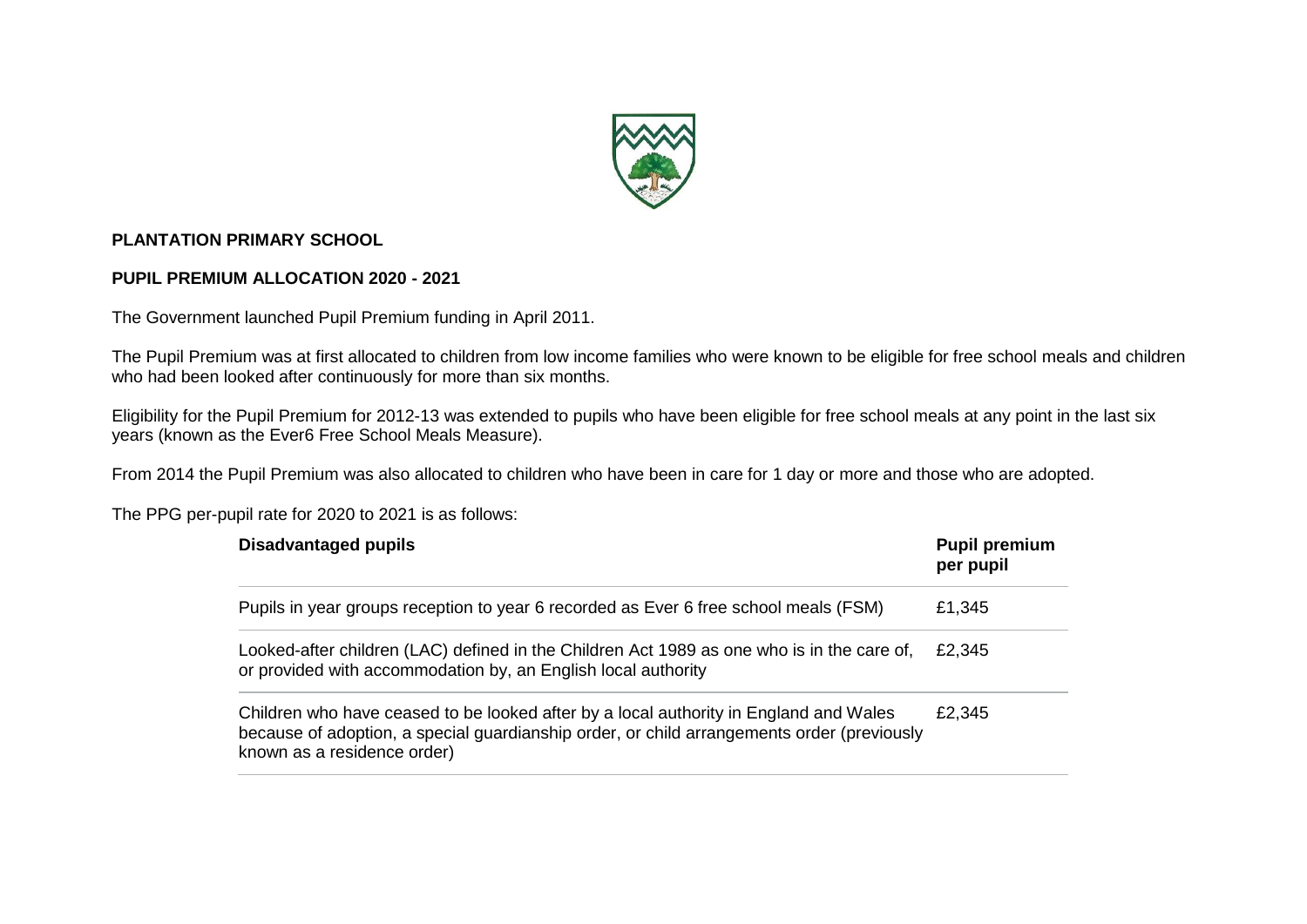| Service children                                                                                                                             | Service premium<br>per pupil |
|----------------------------------------------------------------------------------------------------------------------------------------------|------------------------------|
| Pupils in year groups reception to year 11 recorded as Ever 6 service child or in<br>receipt of a child pension from the Ministry of Defence | £310                         |

taken from [GOV.UK](https://www.gov.uk/government/publications/pupil-premium-allocations-and-conditions-of-grant-2020-to-2021/pupil-premium-conditions-of-grant-2020-to-2021) Website

*"The grant may be spent in the following ways:*

- *for the purposes of the school; that is, for the educational benefit of pupils registered at that school*
- *for the benefit of pupils registered at other maintained schools or academies*
- on community facilities; for example, services whose provision furthers any charitable purpose for the benefit of pupils at the *school or their families, or people who live or work in the locality in which the school is situated*

*The grant does not have to be completely spent by schools in the financial year beginning 1 April 2020; some or all of it may be carried forward to future financial years."*

taken from [GOV.UK](https://www.gov.uk/government/publications/pupil-premium-allocations-and-conditions-of-grant-2020-to-2021/pupil-premium-conditions-of-grant-2020-to-2021) Website

At Plantation Mr Hanley, Headteacher, has overall strategic responsibility for this area. He is supported by the Deputy Headteacher, Mr Boulton; Learning Mentor, Mrs Fallows; School Business Manager, Ms Bennett; and, Pupil Premium Governor, Mr Parsons .

Mr Hanley is the school's Pupil Premium Lead, monitoring the progress of all children entitled to the funding.

The Governors meet at least twice a year to plan, monitor and review the Pupil Premium strategy.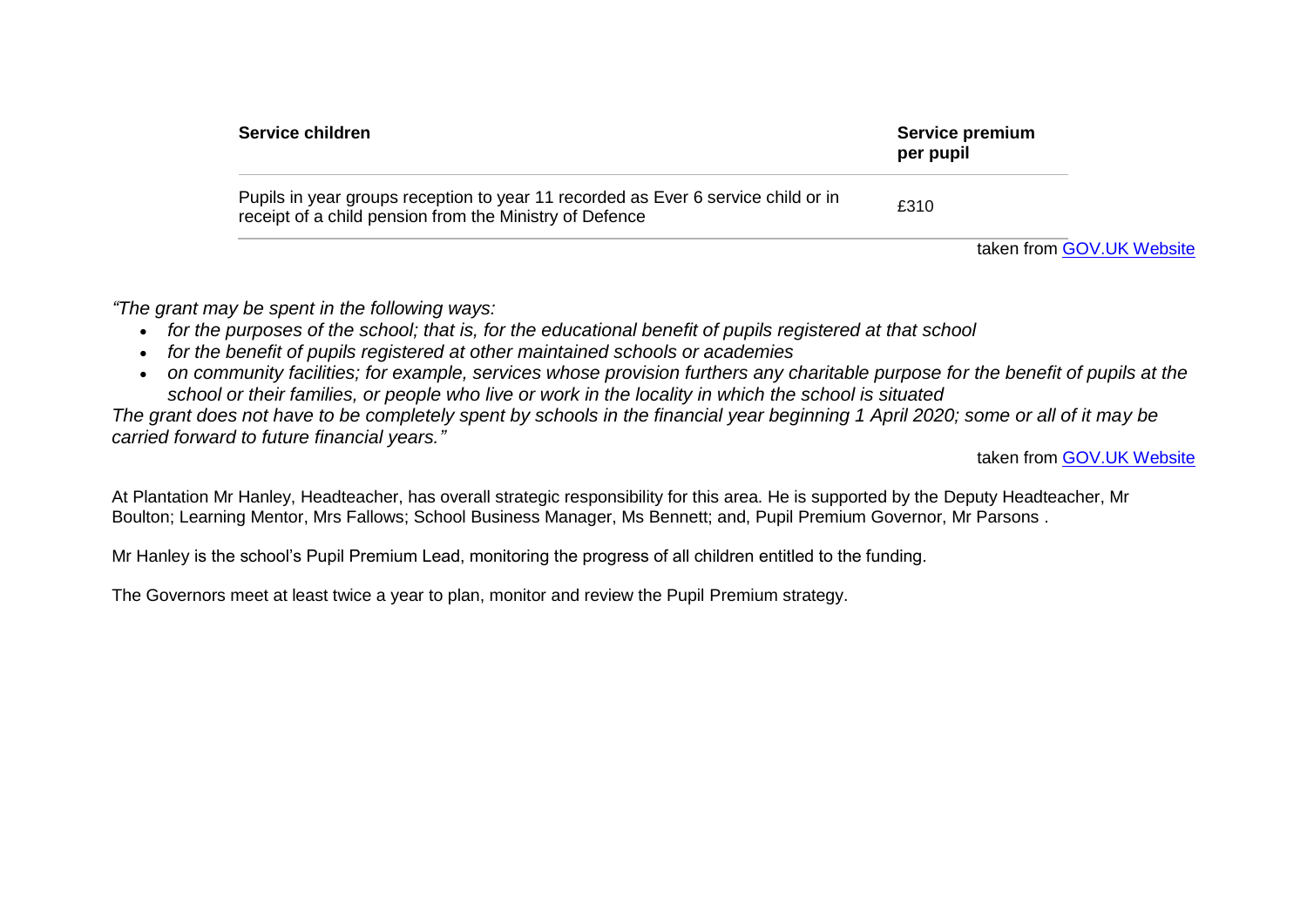## **2020-21 Allocation Plan**

| <b>Number of pupils</b>                                                 | 484                                                                    |
|-------------------------------------------------------------------------|------------------------------------------------------------------------|
| Total number of pupils eligible for PP grant*                           | 164                                                                    |
| Percentage of pupils eligible for PP grant*                             | 33.9%                                                                  |
| <b>Pupil Premium Grant Allocation*</b>                                  | £209,715 (this does not include LAC funding as this is held by the LA) |
|                                                                         | <b>Budget</b>                                                          |
| <b>Enriching the Curriculum / learning resources</b>                    |                                                                        |
|                                                                         |                                                                        |
| <b>Educational Visits</b>                                               | £500                                                                   |
| <b>Learning Resources</b>                                               | £1,500                                                                 |
| <b>Targeted support</b>                                                 |                                                                        |
|                                                                         |                                                                        |
| Intervention groups with 2x L3 Teaching Assistant                       | £38,000                                                                |
| SENCO, targeting PP children                                            | £6,000                                                                 |
| <b>Learning Mentor</b>                                                  | £24,357                                                                |
| Teaching Assistant support throughout KS1 & KS2                         | £126,908                                                               |
|                                                                         |                                                                        |
| <b>Extended school support</b>                                          |                                                                        |
|                                                                         |                                                                        |
| Out of Hours Assistant to support pupils in Holiday Club                | £1,500                                                                 |
| Out of Hours Assistant to support pupils in Breakfast and After         | £2,000                                                                 |
| <b>School Clubs</b>                                                     |                                                                        |
| <b>Holiday Club Subsidy</b><br>Breakfast and After School Clubs subsidy | £1,000                                                                 |
|                                                                         | £1,000                                                                 |
| Other support                                                           |                                                                        |
| Attendance Service Level Agreement                                      | £1,950                                                                 |
| <b>Educational Psychologist Service Level Agreement</b>                 | £5,000                                                                 |
|                                                                         |                                                                        |

*\* this figure excludes EYPP and will be reviewed following Jan 2021 census*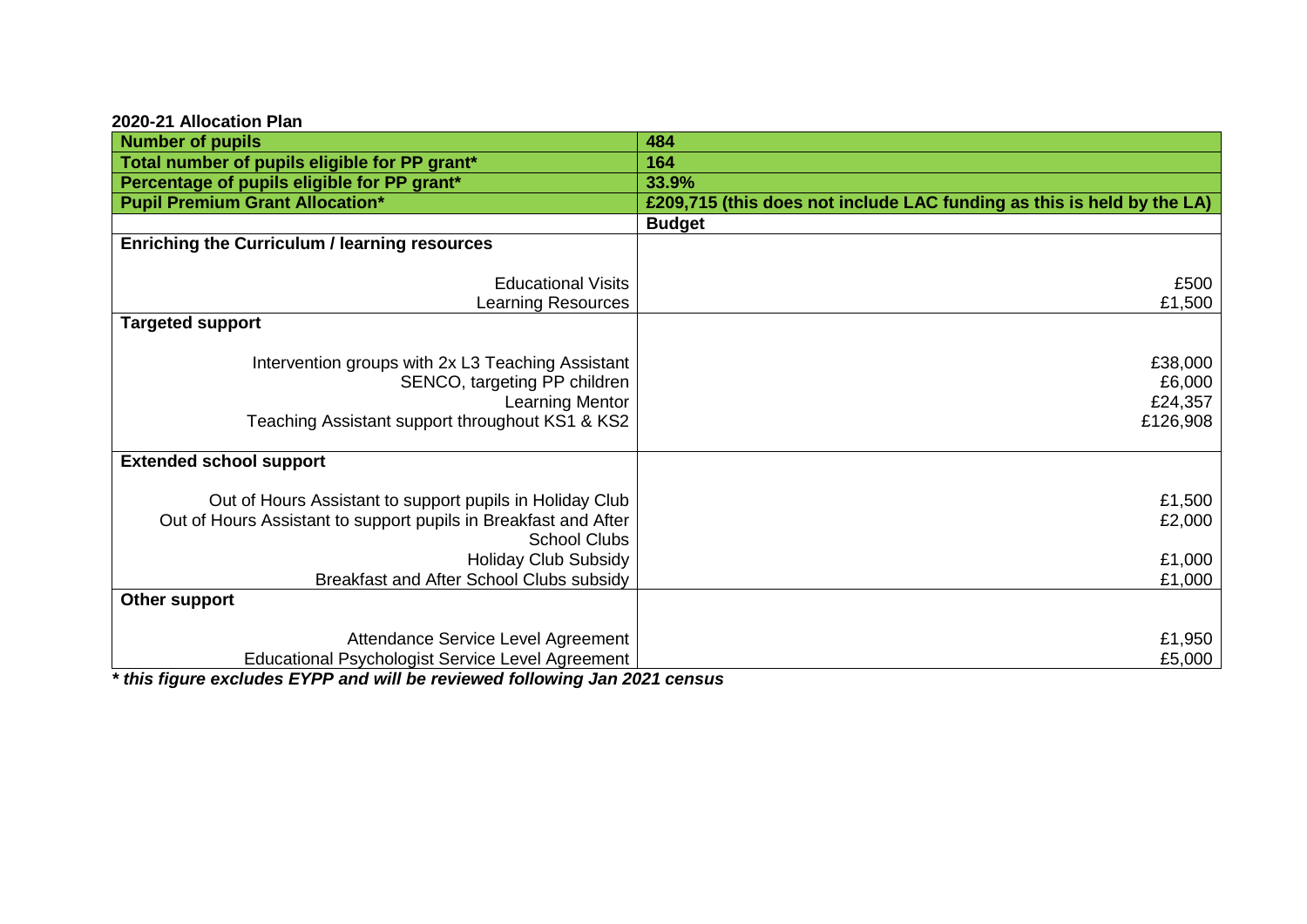| 1. Summary Information |                                                |                                  |          |                                       |       |  |
|------------------------|------------------------------------------------|----------------------------------|----------|---------------------------------------|-------|--|
| School                 | <b>Plantation Primary School &amp; Nursery</b> |                                  |          |                                       |       |  |
| Academic Year          | 2020/21                                        | Total PP budget                  | £209,715 | Date of most recent PP review         | 09/20 |  |
| Total number of pupils | 484                                            | Number of pupils eligible for PP | 164      | Date for next internal review of this | 03/21 |  |
|                        |                                                |                                  |          | strategy                              |       |  |

## **2. Current attainment as at July 2019 (2020 information with regards PP children is not available due to emergency school closure re. covid-19 pandemic and cancellation of national assessments)**

| ו טוויסטטטאן וויסטער ויט וויסטוואט שוויס מאוויסטוואר פו די אויז אין וויסט |                      |                    |
|---------------------------------------------------------------------------|----------------------|--------------------|
|                                                                           |                      | <b>Other</b>       |
|                                                                           | <b>Disadvantaged</b> | (non PP)           |
| % achieving expected or above in reading, writing & maths                 | 48% (National 71%)   | 69% (National 71%) |
| <b>Progress score for Reading</b>                                         | 1.25                 | 2.09               |
| <b>Progress score for Writing</b>                                         | 0.65                 | 0.53               |
| <b>Progress score for Maths</b>                                           | 0.24                 | 2.13               |

|     | 3. Barriers to future attainment (for pupils eligible for PP)                                            |
|-----|----------------------------------------------------------------------------------------------------------|
|     | <b>In-school barriers</b>                                                                                |
|     | $A \mid$ Regular attendance and punctuality.                                                             |
|     | B   Poorer communication and social skills including self-confidence and resilience in some PP children. |
|     | $C$ The need to raise expectation of achieving higher scores for those PP children who are more able.    |
| D I | Lower baseline in reading, writing and phonics for some PP children.                                     |
|     | <b>External barriers</b>                                                                                 |
|     | $E$   FINANCIAL: difficulty paying for visits, extended hours activities etc.                            |
|     | Parental engagement and aspirations for their children.                                                  |

|   | <b>4. Desired outcomes</b>                                                                                             | <b>Success criteria</b>                                                                                                                                                                       |  |  |
|---|------------------------------------------------------------------------------------------------------------------------|-----------------------------------------------------------------------------------------------------------------------------------------------------------------------------------------------|--|--|
| A | To ensure exceptionally high achievement for all PP learners through enhanced<br>curriculum opportunities and support. | Disadvantaged pupils in EYFS will be<br>supported to achieve at least in line with<br>children of their own chronological age.                                                                |  |  |
|   |                                                                                                                        | Disadvantaged pupils in KS1 will be close to<br>or in line with the national average for other<br>pupils in all subjects including Phonics<br>(expected levels of attainment) i.e. difference |  |  |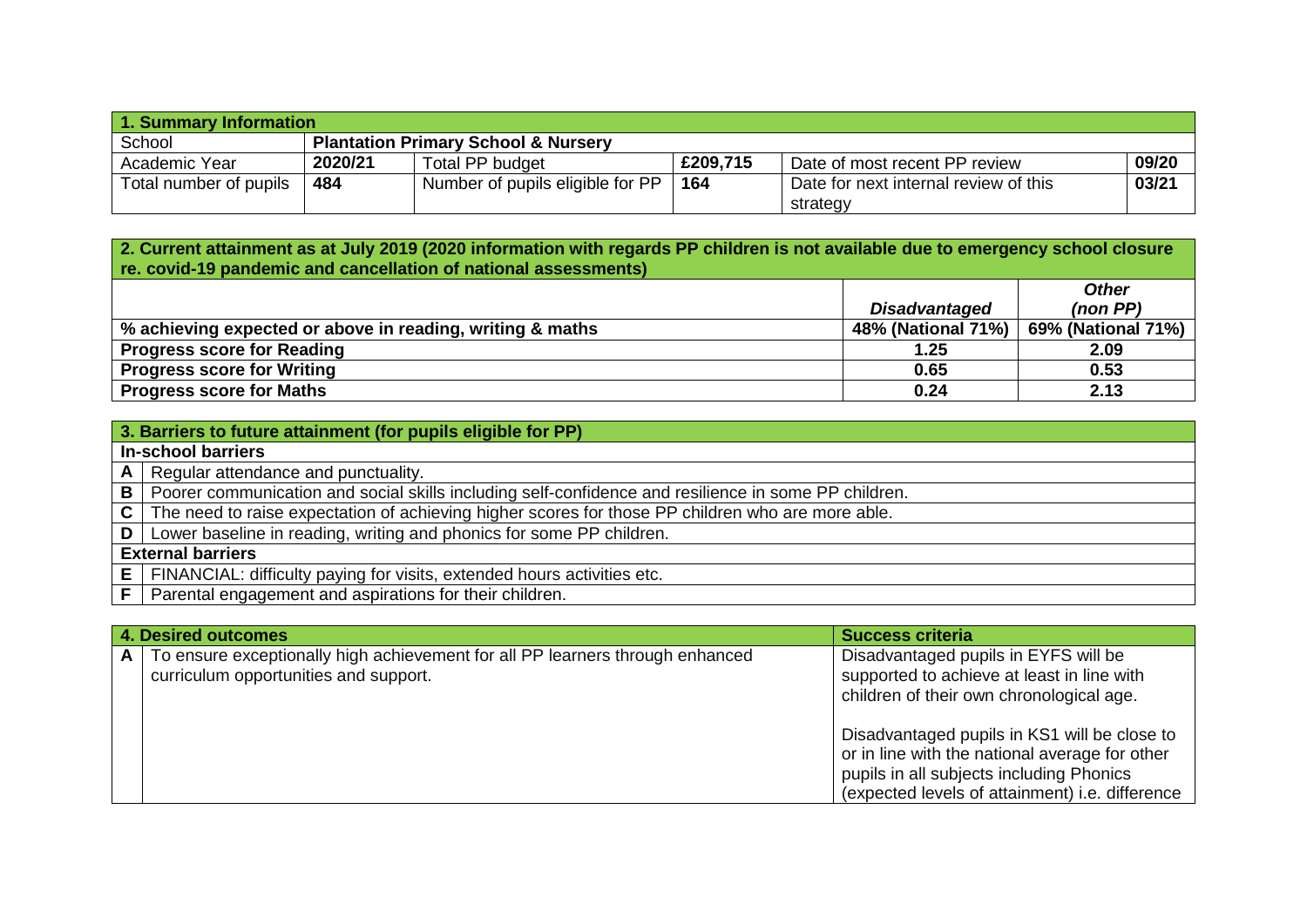|             |                                                                                                                                             | from national will be no more than -1 as<br>evidenced in Ofsted Inspection dashboard<br>data.<br>Disadvantaged KS2 pupils' progress will not<br>be significantly below national other overall or<br>for any prior attainment group in any subject<br>i.e. progress will be expressed as a positive<br>value in the Ofsted inspection dashboard<br>data. |
|-------------|---------------------------------------------------------------------------------------------------------------------------------------------|---------------------------------------------------------------------------------------------------------------------------------------------------------------------------------------------------------------------------------------------------------------------------------------------------------------------------------------------------------|
|             |                                                                                                                                             | More able disadvantaged children will<br>achieve the higher scores in the same<br>proportion as non-disadvantaged children.                                                                                                                                                                                                                             |
| В           | To develop learning opportunities for pupil premium pupils through the use of social and<br>cultural experiences.                           | % uptake for visits, clubs etc. will be<br>proportionately equal to the % uptake for<br>non-disadvantaged children.                                                                                                                                                                                                                                     |
| $\mathbf c$ | To ensure the quality of provision for personal development and welfare continues to be<br>outstanding for all pupils, including PP pupils. | Records (e.g. behaviour logs) demonstrate<br>that appropriate actions have been planned,<br>undertaken and evaluated with the result that<br>PP pupils develop resilience, social skills,<br>behaviour for learning skills and that the<br>children are safe and happy.<br>Where necessary, parents are supported by                                    |
|             |                                                                                                                                             | workshops, individual support and referral to<br>external agencies.                                                                                                                                                                                                                                                                                     |
|             |                                                                                                                                             | Where appropriate, PP pupils are targeted for<br>additional social and emotional support<br>through the school's nurturing provision.                                                                                                                                                                                                                   |
| D           | To ensure PP learners attendance and punctuality is improving over time.                                                                    | PP children's attendance is improving over to<br>come in line with whole school attendance<br>figures and continues to diminish the<br>difference.                                                                                                                                                                                                      |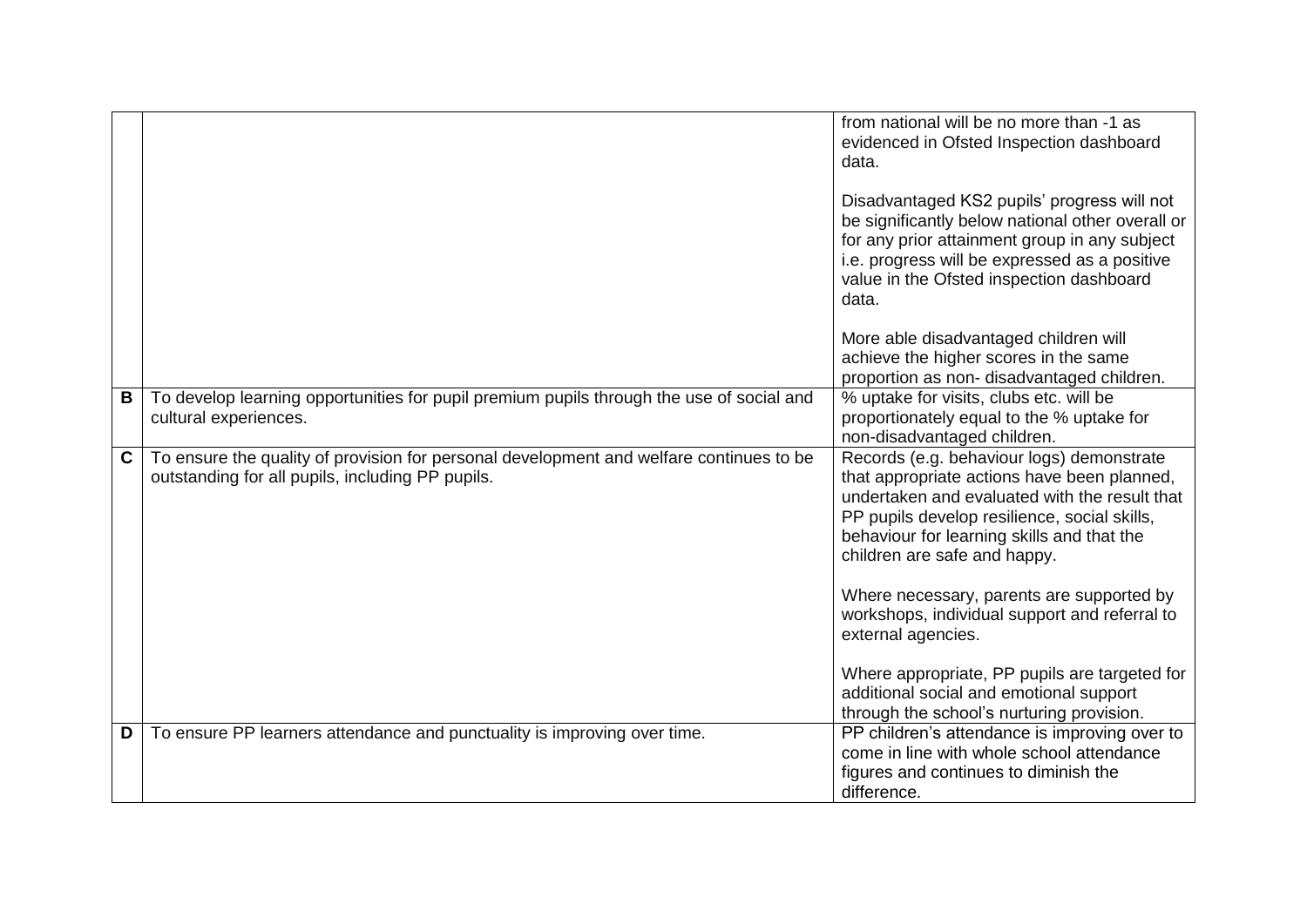| Lateness for PP children is at least in line<br>with whole school figures.                                                                                                                                                                       |
|--------------------------------------------------------------------------------------------------------------------------------------------------------------------------------------------------------------------------------------------------|
| Regular attendance and punctuality improves<br>educational outcomes through regular access<br>to specific intervention work and other<br>support in school.                                                                                      |
| Attendance meetings with families are better<br>attended on a termly basis and lead to<br>improvements for specific children. Better<br>engagement as a result of SAS home visits<br>leading to improvements in attendance e and<br>punctuality. |

| 5. Planned expenditure                                                                                                             |                                                                                         |                                                                                                                                                                                                                                                                                                       |                                                          |                                         |  |
|------------------------------------------------------------------------------------------------------------------------------------|-----------------------------------------------------------------------------------------|-------------------------------------------------------------------------------------------------------------------------------------------------------------------------------------------------------------------------------------------------------------------------------------------------------|----------------------------------------------------------|-----------------------------------------|--|
| Academic Year                                                                                                                      | 2020/21                                                                                 |                                                                                                                                                                                                                                                                                                       |                                                          |                                         |  |
| i. Quality of teaching for all                                                                                                     |                                                                                         |                                                                                                                                                                                                                                                                                                       |                                                          |                                         |  |
| <b>Desired outcome</b>                                                                                                             | <b>Chosen action/approach</b>                                                           | How will you ensure it<br>is implemented well?                                                                                                                                                                                                                                                        | <b>Staff lead</b>                                        | When will you review<br>implementation? |  |
| To ensure exceptionally<br>high achievement for all<br>PP learners through<br>enhanced curriculum<br>opportunities and<br>support. | All classes supported with Learning<br>Assistant support for targeted<br>interventions. | Half termly work<br>scrutiny.<br>Lesson observations at<br>least twice a year with a<br>focus on wave 1 and<br>wave 2 support for PP<br>children.<br>Termly subject leader<br>monitoring.<br><b>Link Governors for</b><br>specific subjects and<br>departments, where PP<br>are a priority element of | Maths and<br>English<br>Leaders<br>Department<br>leaders | At end of each term                     |  |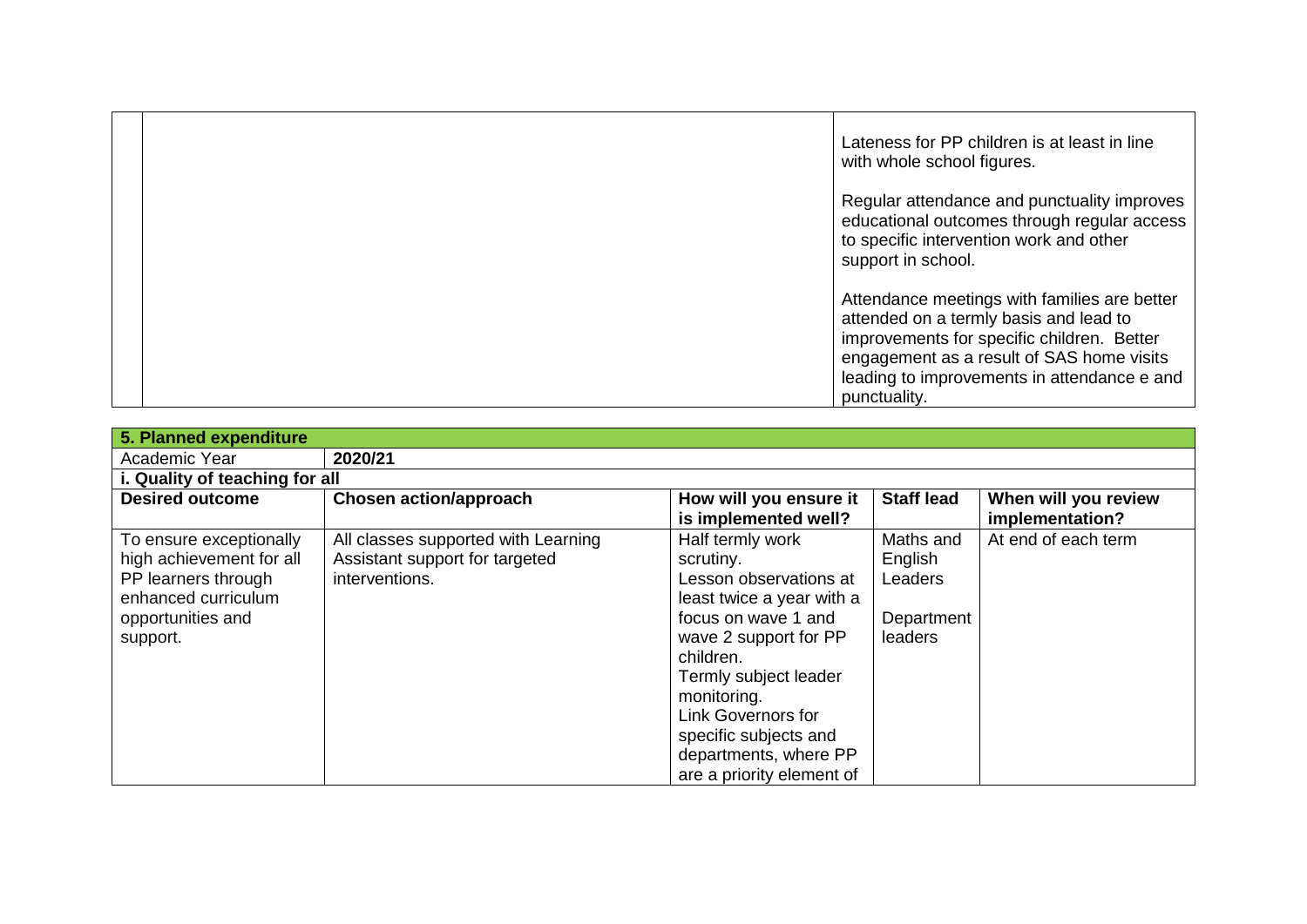| To ensure exceptionally<br>high achievement for all<br>PP learners through<br>enhanced curriculum<br>opportunities and<br>support.<br>To develop learning<br>opportunities for pupil<br>premium pupils through<br>the use of social and<br>cultural experiences.<br>To ensure the quality of<br>provision for personal<br>development and welfare<br>continues to be<br>outstanding for all pupils,<br>including PP pupils.<br>To ensure PP learners | Employment of 2x L3 Learning Assistants,<br>coordinated by SENCO to provide<br>alternative provisions and therapies on a<br>timetabled and ad hoc basis.<br>Alternative provisions to include use of<br>outdoor provision, sensory room, Relax<br>Kids, Sensory Circuits, peer massage and<br>lunchtime clubs. | discussion and<br>feedback.<br>Termly summative<br>assessments and<br>PPMs.<br>Ongoing formative<br>assessment.<br>Half termly review with<br>SENCO.<br>Pupil feedback.<br>Termly reports to<br>governors and SLT. | <b>SENCO</b>      | <b>July 2021</b>                        |
|------------------------------------------------------------------------------------------------------------------------------------------------------------------------------------------------------------------------------------------------------------------------------------------------------------------------------------------------------------------------------------------------------------------------------------------------------|----------------------------------------------------------------------------------------------------------------------------------------------------------------------------------------------------------------------------------------------------------------------------------------------------------------|--------------------------------------------------------------------------------------------------------------------------------------------------------------------------------------------------------------------|-------------------|-----------------------------------------|
| attendance and<br>punctuality is improving<br>over time.                                                                                                                                                                                                                                                                                                                                                                                             |                                                                                                                                                                                                                                                                                                                |                                                                                                                                                                                                                    |                   |                                         |
| ii. Targeted support                                                                                                                                                                                                                                                                                                                                                                                                                                 |                                                                                                                                                                                                                                                                                                                |                                                                                                                                                                                                                    |                   |                                         |
| <b>Desired outcome</b>                                                                                                                                                                                                                                                                                                                                                                                                                               | <b>Chosen action/approach</b>                                                                                                                                                                                                                                                                                  | How will you ensure it<br>is implemented well?                                                                                                                                                                     | <b>Staff lead</b> | When will you review<br>implementation? |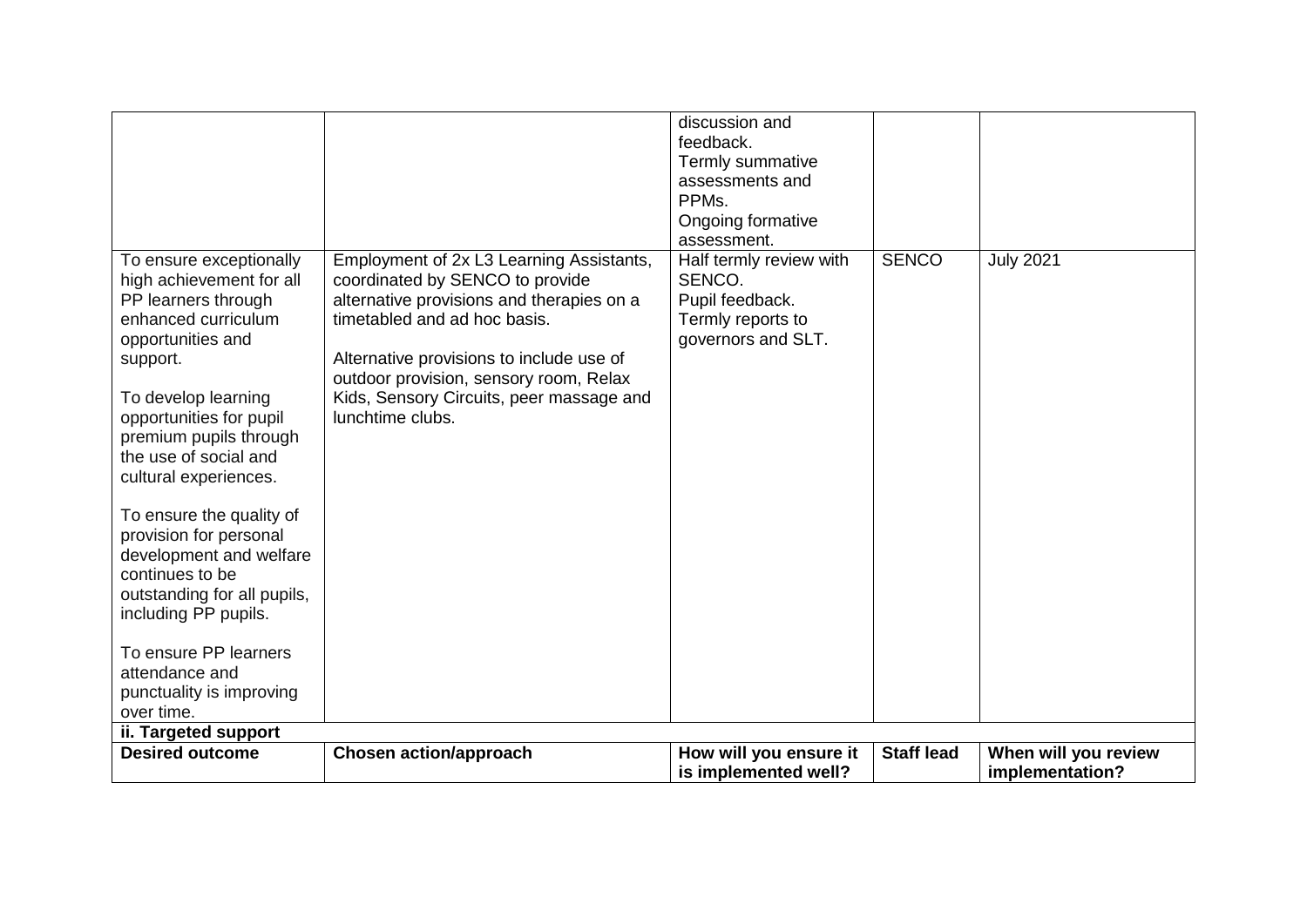| To ensure exceptionally<br>high achievement for all<br>PP learners through<br>enhanced curriculum<br>opportunities and<br>support.                      | Additional Learning Assistant non-class<br>based to provide additional pastoral and<br>academic support.<br>After school tutoring sessions provided by<br>CTs for specific PP children.                                                                       | Half termly work<br>scrutiny.<br>Lesson observations at<br>least twice a year.<br>Termly subject leader<br>monitoring.<br><b>Link Governors for</b><br>specific subjects and<br>departments.<br>Termly summative<br>assessments and<br>PPM <sub>s</sub> .<br>Ongoing formative                              | Maths and<br>English<br>Leaders<br>Department<br>leaders | At end of each term                                                 |
|---------------------------------------------------------------------------------------------------------------------------------------------------------|---------------------------------------------------------------------------------------------------------------------------------------------------------------------------------------------------------------------------------------------------------------|-------------------------------------------------------------------------------------------------------------------------------------------------------------------------------------------------------------------------------------------------------------------------------------------------------------|----------------------------------------------------------|---------------------------------------------------------------------|
| To develop learning<br>opportunities for PP<br>children through the use<br>of social and cultural<br>experiences.                                       | Ensuring PP children are not excluded<br>from clubs, trips and visits due to financial<br>constraints by either supplementing costs<br>or provided these whole.                                                                                               | assessment.<br>Register checks for<br>activities and clubs to<br>ensure PP children are<br>being supported.<br>Target PP children for<br>particular activities/clubs<br>that will benefit the<br>needs of the child.<br>Discussion at SLT level<br>with Learning Mentor to<br>agree on specific<br>support. | JF/ED/<br>BP/KS                                          | In advance of each term<br>to plan and at end of term<br>to review. |
| To ensure the quality of<br>provision for personal<br>development and welfare<br>continues to be<br>outstanding for all pupils,<br>including PP pupils. | Flexible and scheduled access to Learning<br>Mentor and other school based services,<br>e.g. Relax Kids.<br>Access to external agencies support, e.g.<br>counselling services through Oak Leaf.<br>Organisation of and attendance at<br>meetings such as TAF. | Termly reports and<br>meetings with PP<br>Governor                                                                                                                                                                                                                                                          | <b>JF</b><br>Link Gov.                                   | At end of each term                                                 |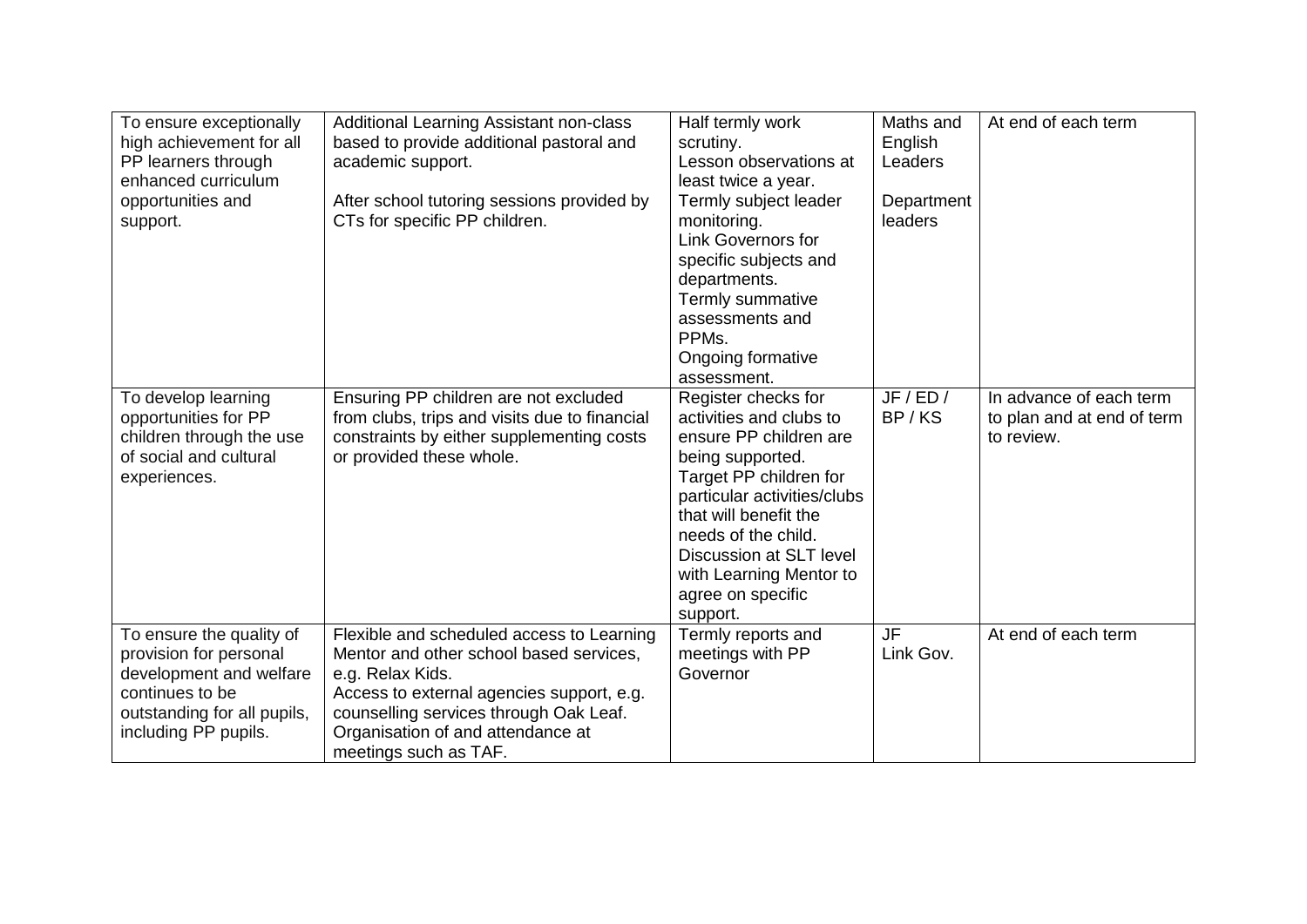| To ensure PP learners<br>attendance and<br>punctuality is improving<br>over time. | Weekly monitoring of punctuality and<br>attendance.<br>Half termly key action meeting with School<br>Attendance.<br>Termly Late Gate days.<br>Attendance panel letters and meetings with<br>children and parents.<br>Inclusion in whole school attendance<br>rewards system and additional attendance<br>rewards activities for PP children. | Weekly reporting of<br>attendance performance<br>for groups to SLT.<br>Termly reports to SLT<br>and Governors. | SH & JF             | Weekly and at the end of<br>each term.  |
|-----------------------------------------------------------------------------------|----------------------------------------------------------------------------------------------------------------------------------------------------------------------------------------------------------------------------------------------------------------------------------------------------------------------------------------------|----------------------------------------------------------------------------------------------------------------|---------------------|-----------------------------------------|
| iii. Other approaches                                                             |                                                                                                                                                                                                                                                                                                                                              |                                                                                                                |                     |                                         |
| <b>Desired outcome</b>                                                            | <b>Chosen action/approach</b>                                                                                                                                                                                                                                                                                                                | How will you ensure it<br>is implemented well?                                                                 | <b>Staff lead</b>   | When will you review<br>implementation? |
| To develop learning                                                               | Planned allocation of funding for known                                                                                                                                                                                                                                                                                                      | Monitor records of PP                                                                                          | <b>SBM</b>          | At end of each term                     |
| opportunities for pupil                                                           | trips and visits – communicate to parents.                                                                                                                                                                                                                                                                                                   | spending.                                                                                                      |                     |                                         |
| premium pupils through                                                            | Actively encourage PP children to take up                                                                                                                                                                                                                                                                                                    | Monitor uptake of PP                                                                                           |                     |                                         |
| the use of social and                                                             | places on trips and visits / clubs where                                                                                                                                                                                                                                                                                                     | children in optional                                                                                           |                     |                                         |
| cultural experiences.                                                             | these are optional.                                                                                                                                                                                                                                                                                                                          | events and clubs etc.                                                                                          |                     |                                         |
| To ensure the quality of                                                          | Employ Learning Mentor to work alongside                                                                                                                                                                                                                                                                                                     | Learning Mentor records                                                                                        | Class               | Termly at least                         |
| provision for personal                                                            | SENCO and SLT.                                                                                                                                                                                                                                                                                                                               | of activity and                                                                                                | Teacher /           |                                         |
| development and welfare                                                           | Plan and deliver structured activities to                                                                                                                                                                                                                                                                                                    | outcomes.                                                                                                      | SENCO/              |                                         |
| continues to be                                                                   | enhance social and emotional                                                                                                                                                                                                                                                                                                                 | Case reviews held                                                                                              | Learning<br>Mentor. |                                         |
| outstanding for all pupils,                                                       | development.                                                                                                                                                                                                                                                                                                                                 | regularly with class                                                                                           |                     |                                         |
| including PP pupils.                                                              | Work with parents / carers and outside                                                                                                                                                                                                                                                                                                       | teacher and SLT.                                                                                               |                     |                                         |
|                                                                                   | agencies when necessary to enhance                                                                                                                                                                                                                                                                                                           |                                                                                                                |                     |                                         |
|                                                                                   | child's well -being and development.                                                                                                                                                                                                                                                                                                         |                                                                                                                |                     |                                         |

| 6. Review of expenditure 2019 - 2020 |                        |                                  |                             |             |  |
|--------------------------------------|------------------------|----------------------------------|-----------------------------|-------------|--|
| i. Quality of teaching for all       |                        |                                  |                             |             |  |
| <b>Desired outcome</b>               | Chosen action/approach | <b>Estimated impact: Did you</b> | <b>Lessons learned (and</b> | <b>Cost</b> |  |
|                                      |                        | meet the success criteria?       | whether you will continue   |             |  |
|                                      |                        | Include impact on pupils not     | with this approach)         |             |  |
|                                      |                        | eligible for PP, if appropriate. |                             |             |  |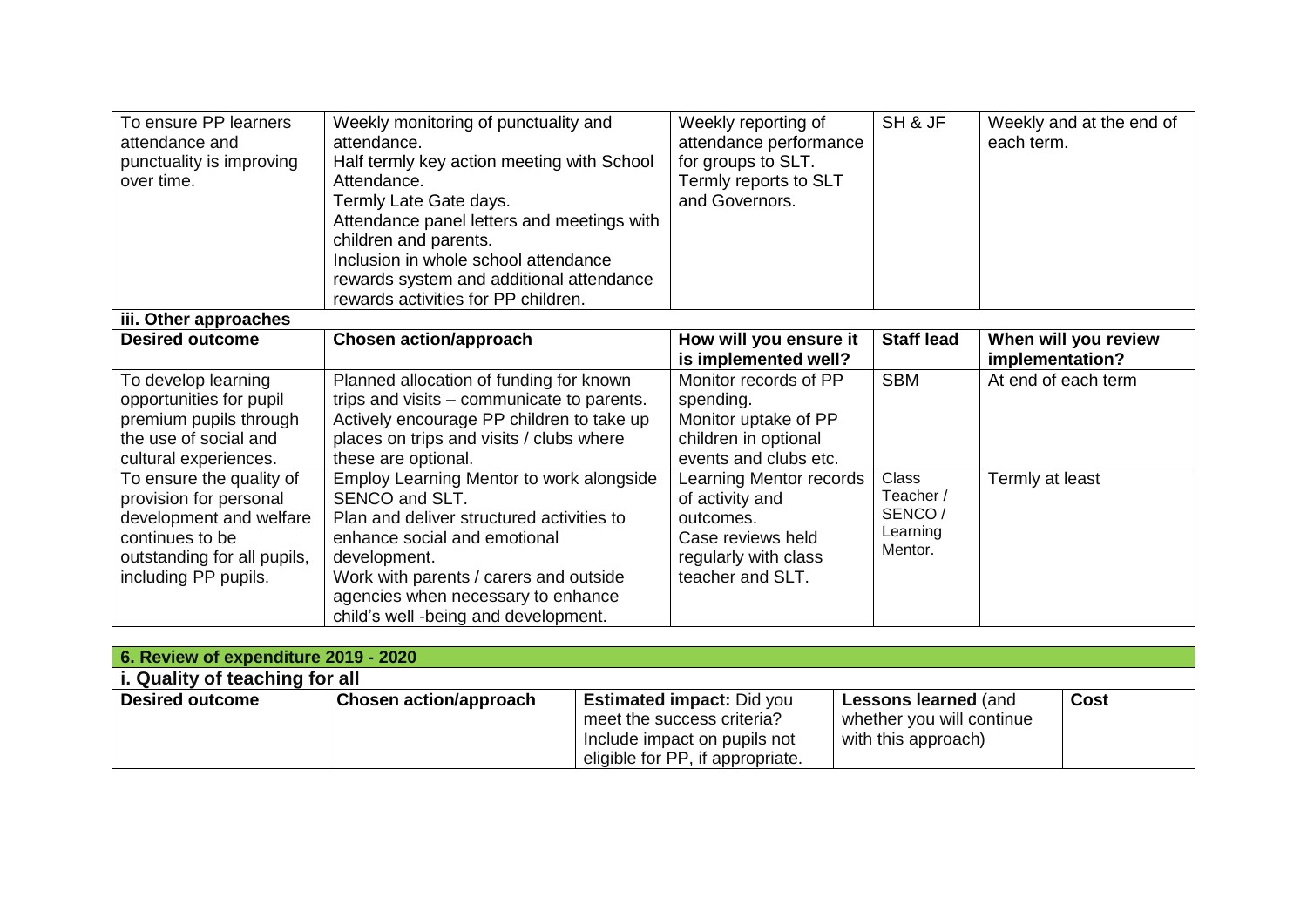| To ensure exceptionally<br>high achievement for all<br>PP learners through<br>enhanced curriculum<br>opportunities and support. | All classes supported with<br>Learning Assistant support for<br>targeted interventions. | Analysis of the assessment<br>information up to March 2020<br>(school closure due to national<br>pandemic) indicated that the<br>difference between the<br>attainment of PP compared to<br>non-PP children was<br>diminishing over the year in<br>most year groups in Reading<br>and Maths. In those year<br>groups where this did not<br>occur, this was due to other<br>factors. | This approach will be<br>developed further through a<br>more forensic approach to<br>interventions which<br>rigorously analyse strands<br>of learning that are leading<br>to any underperformance<br>and subsequent strategic<br>interventions. PP children<br>will continue to be a priority<br>for intervention where<br>underperformance is<br>identified. In addition to<br>academic interventions,<br>social and emotional<br>support will be used to<br>support learning and<br>engagement, particularly<br>with PP children to raise<br>their self-esteem and<br>aspirations. | £130,000 |
|---------------------------------------------------------------------------------------------------------------------------------|-----------------------------------------------------------------------------------------|------------------------------------------------------------------------------------------------------------------------------------------------------------------------------------------------------------------------------------------------------------------------------------------------------------------------------------------------------------------------------------|--------------------------------------------------------------------------------------------------------------------------------------------------------------------------------------------------------------------------------------------------------------------------------------------------------------------------------------------------------------------------------------------------------------------------------------------------------------------------------------------------------------------------------------------------------------------------------------|----------|
| To ensure exceptionally                                                                                                         | Employment of 2x L3                                                                     | Analysis of the assessment                                                                                                                                                                                                                                                                                                                                                         | Continue to develop the                                                                                                                                                                                                                                                                                                                                                                                                                                                                                                                                                              | £18,667  |
| high achievement for all                                                                                                        | Learning Assistants,                                                                    | information up to March 2020                                                                                                                                                                                                                                                                                                                                                       | nurturing provision,                                                                                                                                                                                                                                                                                                                                                                                                                                                                                                                                                                 |          |
| PP learners through                                                                                                             | coordinated by SENCO to                                                                 | (school closure due to national                                                                                                                                                                                                                                                                                                                                                    | prioritising PP children, and                                                                                                                                                                                                                                                                                                                                                                                                                                                                                                                                                        |          |
| enhanced curriculum                                                                                                             | provide alternative provisions                                                          | pandemic) indicated that the                                                                                                                                                                                                                                                                                                                                                       | reviewing activities and                                                                                                                                                                                                                                                                                                                                                                                                                                                                                                                                                             |          |
| opportunities and support.                                                                                                      | and therapies on a timetabled                                                           | difference between the                                                                                                                                                                                                                                                                                                                                                             | their impact.                                                                                                                                                                                                                                                                                                                                                                                                                                                                                                                                                                        |          |
| To develop learning                                                                                                             | and ad hoc basis.                                                                       | attainment of PP compared to                                                                                                                                                                                                                                                                                                                                                       | Continue the sharp focus                                                                                                                                                                                                                                                                                                                                                                                                                                                                                                                                                             |          |
| opportunities for pupil                                                                                                         | Alternative provisions to                                                               | non-PP children has diminished                                                                                                                                                                                                                                                                                                                                                     | on the attendance and                                                                                                                                                                                                                                                                                                                                                                                                                                                                                                                                                                |          |
| premium pupils through                                                                                                          | include use of outdoor                                                                  | over the year in most year                                                                                                                                                                                                                                                                                                                                                         | punctuality of PP children.                                                                                                                                                                                                                                                                                                                                                                                                                                                                                                                                                          |          |
| the use of social and                                                                                                           | provision, sensory room,                                                                | groups in Reading and Maths.                                                                                                                                                                                                                                                                                                                                                       | Look at the impact of                                                                                                                                                                                                                                                                                                                                                                                                                                                                                                                                                                |          |
| cultural experiences.                                                                                                           | Relax Kids, Sensory Circuits,                                                           | In those year groups where this                                                                                                                                                                                                                                                                                                                                                    | additional provision access                                                                                                                                                                                                                                                                                                                                                                                                                                                                                                                                                          |          |
| To ensure the quality of                                                                                                        | peer massage and lunchtime                                                              | did not occur, this was due to                                                                                                                                                                                                                                                                                                                                                     | to see if this supports better                                                                                                                                                                                                                                                                                                                                                                                                                                                                                                                                                       |          |
| provision for personal                                                                                                          | clubs.                                                                                  | other factors.                                                                                                                                                                                                                                                                                                                                                                     | attendance.                                                                                                                                                                                                                                                                                                                                                                                                                                                                                                                                                                          |          |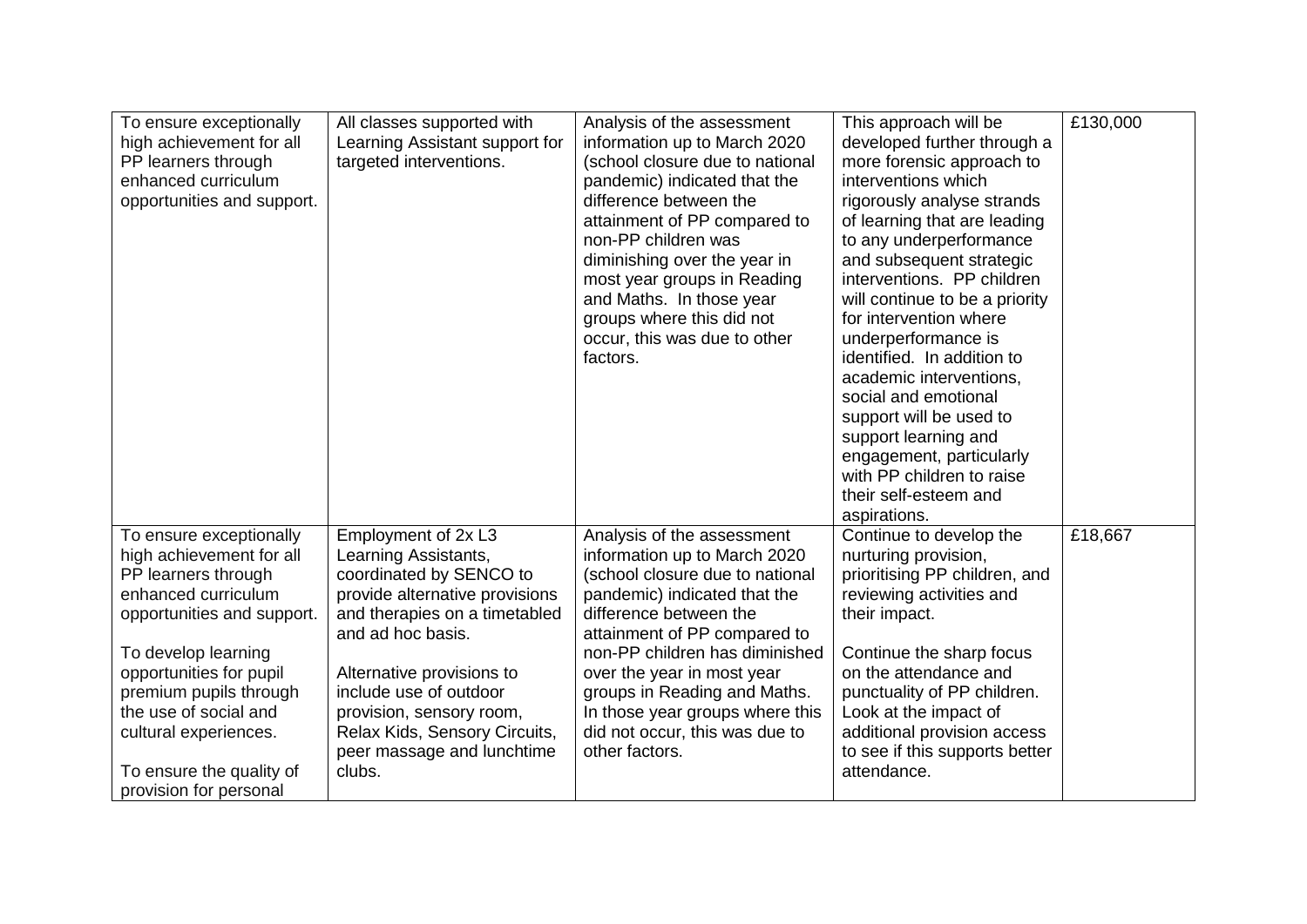| development and welfare     |                                      | Behaviour records indicate a     | Improve quality of teaching  |             |
|-----------------------------|--------------------------------------|----------------------------------|------------------------------|-------------|
| continues to be             |                                      | positive impact on the children  | through a school wide        |             |
| outstanding for all pupils, |                                      | involved in this work.           | focus on awareness raising   |             |
| including PP pupils.        |                                      |                                  | of PP children and targeted  |             |
|                             |                                      | Scrutiny of attendance           | questioning in Wave 1 and    |             |
| To ensure PP learners       |                                      | information shows that           | Wave 2 teaching.             |             |
| attendance and              |                                      | attendance, while still slightly |                              |             |
| punctuality is improving    |                                      | below national, has improved     |                              |             |
| over time.                  |                                      | slightly, including the          |                              |             |
|                             |                                      | attendance of PP children.       |                              |             |
|                             |                                      | Punctuality has seen much        |                              |             |
|                             |                                      | improvement, including PP        |                              |             |
|                             |                                      | children.                        |                              |             |
| ii. Targeted support        |                                      |                                  |                              |             |
| <b>Desired outcome</b>      | <b>Chosen action/approach</b>        | <b>Estimated impact: Did you</b> | Lessons learned (and         | <b>Cost</b> |
|                             |                                      | meet the success criteria?       | whether you will continue    |             |
|                             |                                      | Include impact on pupils not     | with this approach)          |             |
|                             |                                      | eligible for PP, if appropriate. |                              |             |
| To ensure exceptionally     | <b>Additional Learning Assistant</b> | Analysis of the assessment       | Look into the feasibility of | £12,666     |
| high achievement for all    | non-class based to provide           | information up to March 2020     | further one to one sessions, |             |
| PP learners through         | additional pastoral and              | (school closure due to national  | particularly with LAC        |             |
| enhanced curriculum         | academic support.                    | pandemic) indicated that the     | children where the           |             |
| opportunities and support.  |                                      | difference between the           | dedicated level of contact   |             |
|                             | After school tutoring sessions       | attainment of PP compared to     | supports engagement.         |             |
|                             | provided by CTs for specific         | non-PP children has diminished   |                              |             |
|                             | PP children.                         | over the year in most year       |                              |             |
|                             |                                      | groups in Reading and Maths.     |                              |             |
|                             |                                      | In those year groups where this  |                              |             |
|                             |                                      | did not occur, this was due to   |                              |             |
|                             |                                      | other factors.                   |                              |             |
|                             |                                      |                                  |                              |             |
|                             |                                      | One to one specific tutoring     |                              |             |
|                             |                                      | was once again successful in     |                              |             |
|                             |                                      | supporting learning and learner  |                              |             |
|                             |                                      | engagement.                      |                              |             |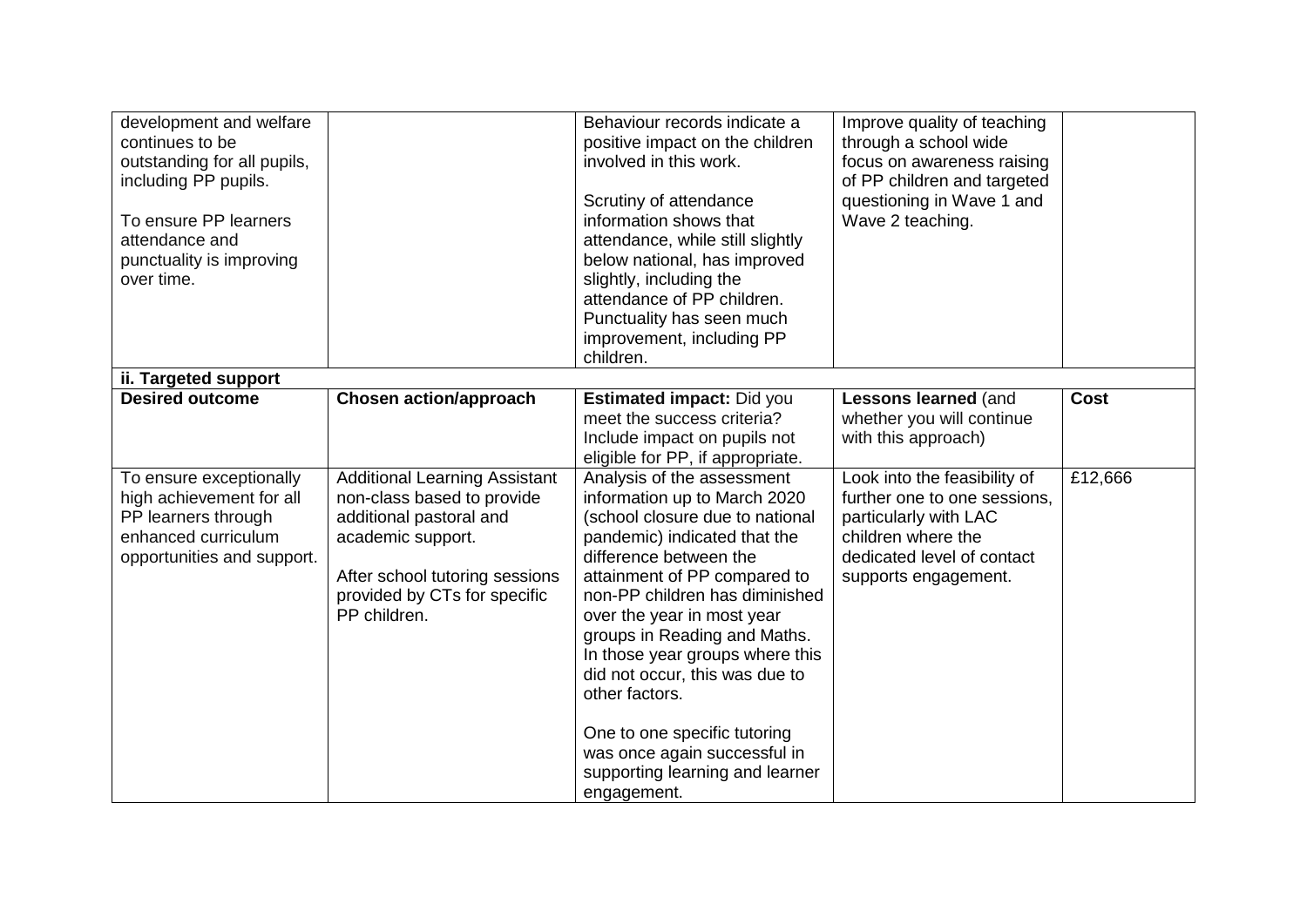| To develop learning<br>opportunities for PP<br>children through the use<br>of social and cultural<br>experiences.                                       | Ensuring PP children are not<br>excluded from clubs, trips and<br>visits due to financial<br>constraints by either<br>supplementing costs or<br>provided these whole.                                                                                                  | Nurturing provision continued<br>across school with all children<br>and with a focus on PP<br>children. Plans to develop<br>further were halted by school<br>closure March 2020 and<br>pastoral support switched to<br>online sessions. Pupil<br>feedback is very positive and<br>the provision will be reviewed<br>once more and developed<br>further in 2020/21. A dedicated<br>team comprising of Learning<br>Mentor and two Level +SEN<br>LSAs will be led by the<br>SENCO. | To be developed in the new<br>nurturing provision lead by<br>the school SENCO.                           | £19,500 |
|---------------------------------------------------------------------------------------------------------------------------------------------------------|------------------------------------------------------------------------------------------------------------------------------------------------------------------------------------------------------------------------------------------------------------------------|---------------------------------------------------------------------------------------------------------------------------------------------------------------------------------------------------------------------------------------------------------------------------------------------------------------------------------------------------------------------------------------------------------------------------------------------------------------------------------|----------------------------------------------------------------------------------------------------------|---------|
| To ensure the quality of<br>provision for personal<br>development and welfare<br>continues to be<br>outstanding for all pupils,<br>including PP pupils. | Flexible and scheduled<br>access to Learning Mentor<br>and other school based<br>services, e.g. Relax Kids.<br>Access to external agencies<br>support, e.g. counselling<br>services through Oak Leaf.<br>Organisation of and<br>attendance at meetings such<br>as TAF. | This has been very successful<br>in supporting pupil engagement<br>and behaviour. The Learning<br>Mentor has successfully<br>supported a number of children,<br>very often LAC, where social<br>and emotional issues are a<br>barrier to learning                                                                                                                                                                                                                               | To be developed as an<br>element of the new<br>nurturing provision lead by<br>the school SENCO.          | £8,119  |
| To ensure PP learners<br>attendance and<br>punctuality is improving<br>over time.                                                                       | Weekly monitoring of<br>punctuality and attendance.<br>Half termly key action meeting<br>with School Attendance.<br>Termly Late Gate days.<br>Attendance panel letters and<br>meetings with children and<br>parents.                                                   | Attendance up to school<br>closures nationally March 2020<br>has risen for this group and<br>punctuality is much improved.                                                                                                                                                                                                                                                                                                                                                      | CPD from attendance<br>conference held 2019-20<br>will be used to further<br>develop this good practice. | £11,294 |